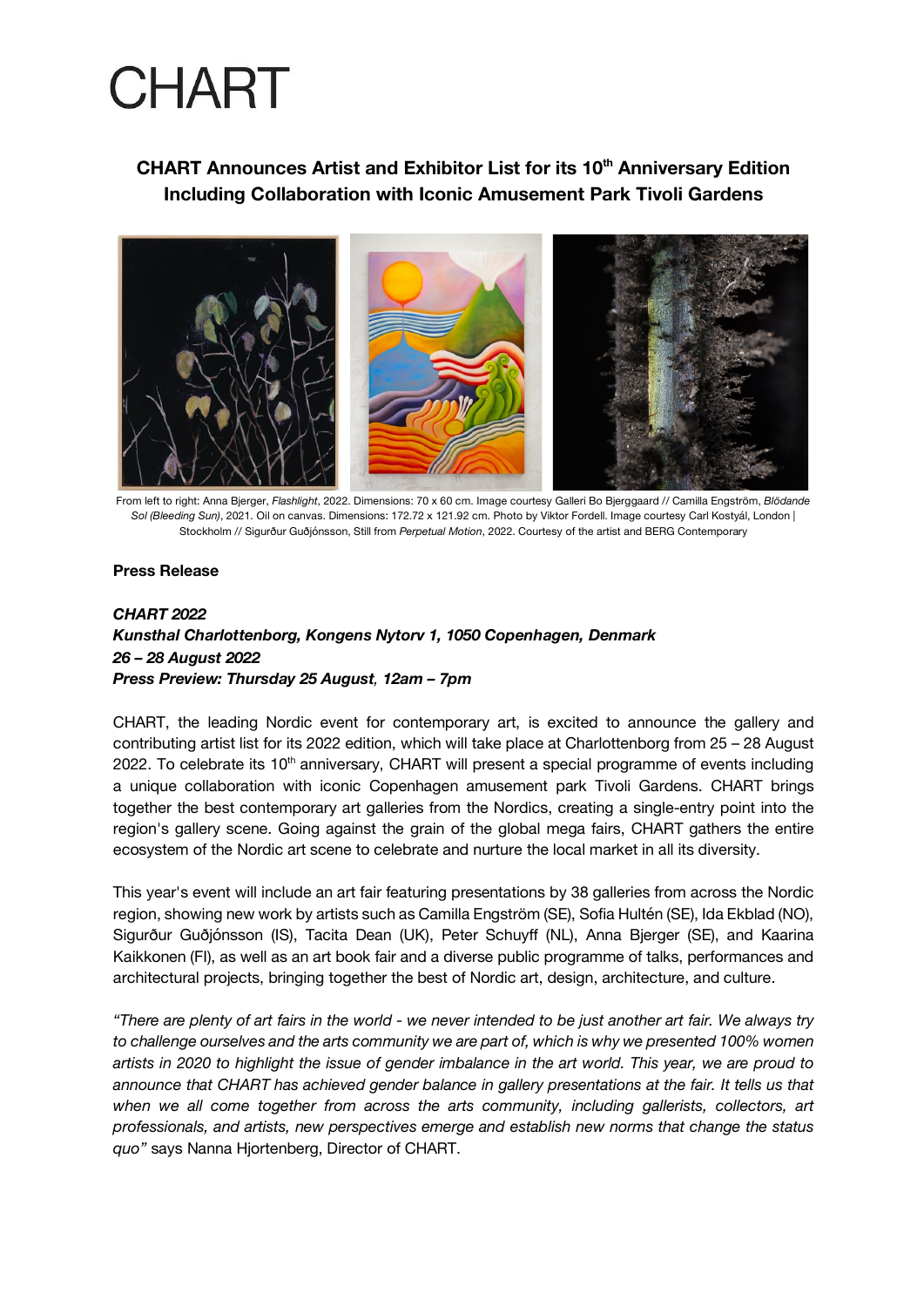### *Expanding the art fair format and bringing art to new audiences*

For its 10<sup>th</sup> celebratory edition, CHART will build on its legacy of celebrating and developing the local arts scene by collaborating with the iconic amusement park Tivoli Gardens. Opened in 1843, Tivoli Gardens is one of the oldest amusement parks in the world and a historic cultural landmark in the centre of Copenhagen. The project will invite visitors to explore a series of new art installations by 12 artists situated throughout the park, including site-specific sculptures and video projections, thereby expanding the traditional art fair format and encouraging new audiences to engage with contemporary art. Artists presenting work include Austin Lee (US), John Kørner (DK), Nanna Abell (DK), Dominik Lejman (PO) and Pernille With Madsen (DK).

The exhibition in Tivoli Gardens will launch on 25 August to coincide with CHART and is set to run until 25 September. The project continues CHART's tradition of disrupting established art fair formats, after presenting a decentred art fair format in 2020 as well as highlighting the issue of gender imbalance in the art world by showcasing 100% women artists.

*"To mark our 10th edition, we wanted to celebrate art as being fun, joyful, and inclusive, while simultaneously experimenting with the traditional art fair format. Through our collaboration with the iconic Tivoli Gardens, we hope to both challenge artists to create something special for this unique location as well as encourage new audiences to engage with their works, creating an unexpected and unforgettable experience for visitors to the park. Artists will consider their work in a new context, collectors and art professionals can see art in a new venue, and visitors to Tivoli get to experience a whole different kind of rollercoaster ride"* says Nanna Hjortenberg, Director of CHART.

#### *Dedicated to bringing together the arts community across practices*

Placing the emphasis on forging new alliances across the arts community and creating an inclusive event, CHART for the second time presents a section of younger, emerging galleries, in order to support the new generation of art spaces forming across the region. Alongside this, CHART presents an art book fair creating a meeting point for the independent, underground Nordic print community and the more established arts community of galleries, collectors and museums.

Showing its dedication to sustainability and innovation, CHART presents an architecture competition for up-and-coming architects, designers and artists, led by an international jury spearheaded by BIG founder Bjarke Ingels (DK), who is joined by founder and partner at Snøhetta Kjetil Trædal Thorsen (NO); artist Johanne Hestvold (NO); curator of Future Materials Bank Pleun van Dijk (NL); founder of The Circular Way Ditte Lysgaard Vind (DK) and design gallerist Maria Foerlev (DK). This year's theme *Bio-Architecture* focuses on emerging bio-based building materials and sets out to explore the relation between biology and building. The five architecture pavilions will be realized in the historic courtyards of Charlottenborg, where they will serve as bars and restaurants for some of Copenhagen's leading culinary trailblazers.

Alongside the physical structures and exhibitions at Charlottenborg, CHART will present a video programme, an extensive series of talks, musical performances, as well as additional outdoor art installations across the city. This includes cross-sectorial talks on sustainability, in-depth artist conversations, and site-specific works to question our relationship with consumption. During CHART, a number of special events will take place across the city of Copenhagen and neighboring Malmö in close collaboration with the two cities' leading museums and art spaces.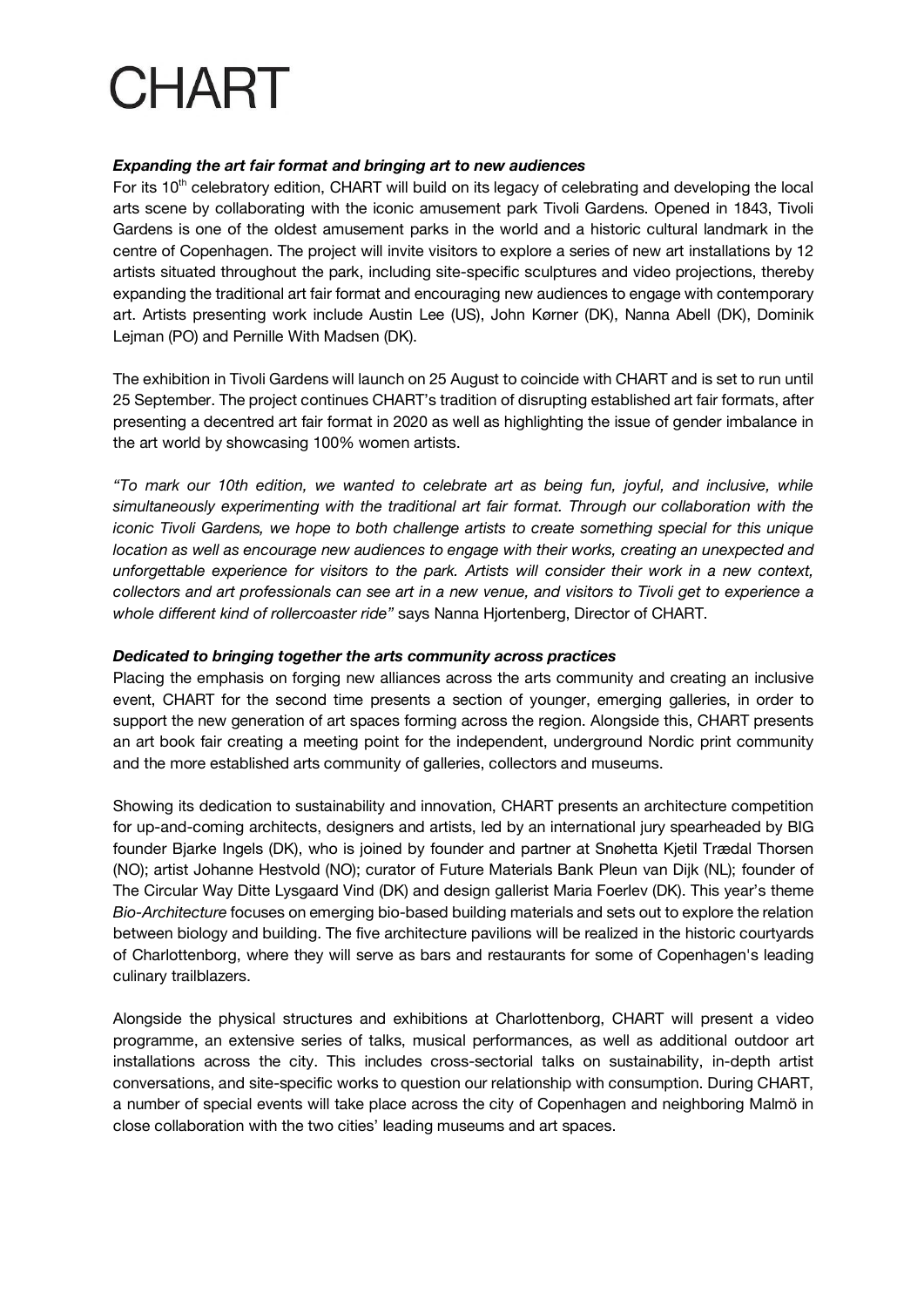## **CHART 2022 exhibitors**

Andersen's (DK) Galerie Anhava (FI) BERG Contemporary (IS) Galleri Bo Bjerggaard (DK) BORCH Editions (DK/DE) Carl Kostyál (SE) C.C.C. (DK) Cecilia Hillström Gallery (SE) Croy Nielsen (AT) Dorothée Nilsson Gallery (DE) Etage Projects (DK) Galerie Forsblom (FI) Galleri Brandstrup (NO) Galleri Cora Hillebrand (SE) Gether Contemporary (DK) Golsa (NO) GSA GALLERY (SE) Galleria Heino (FI) Helsinki Contemporary (FI)

Hverfisgallerí (IS) i8 Gallery (IS) ISCA Gallery (NO) Lagune Ouest (DK) LOYAL (SE) Galleri Magnus Karlsson (SE) Martin Asbæk Gallery (DK) MELK galleri (NO) NEVVEN (SE) Galerie Nordenhake (SE) OSL contemporary (NO) palace enterprise (DK) Peder Lund (NO) Persons Projects (DE) SPECTA (DK) Gallery Steinsland Berliner (SE) Galleri Susanne Ottesen (DK) V1 Gallery (DK) Þula (IS)

## **CHART 2022 contributing artists**

Nanna Abell (DK), Lilý Erla Adamsdóttir (IS), Emma Ainala (FI), Diana Al-Hadid (SY/US), Andreas Albrectsen (DK), Gioele Amaro (IT), Magnus Andersen (DK), Ivan Andersen (DK), Idun Baltzersen (NO), Hildigunnur Birgisdóttir (IS), Anna Bjerger (SE), Marianne Bjørnmyr (NO), Michelle Blade (US), Elina Brotherus (FI), Peter Linde Busk (DK), Jean Marc Bustamante (FR), Troels Carlsen (DK), Ethan Cook (US), Grey Crawford (US), Tacita Dean (UK), Stevie Dix (BE), Ida Ekblad (NO), Camilla Engström (SE), Liv Ertzeid (NO), FOS (DK), Kåre Frang (DK), Emily Gernild (DK), Sigurður Guðjónsson (IS), Laura Guiseppi (DK), Christine Overvad Hansen (DK), Ilari Hautamäki (FI), Emma Helle (FI), Gwen Hollingsworth (US), Hilde Honerud (NO), Sofia Hultén (SE), Guðný Rósa Ingimarsdóttir (IS), Per Bak Jensen (DK), Olav Christopher Jenssen (NO), Kaarina Kaikkonen (FI), Eeva Karhu (FI), Minjae Kim (KR), Pierre Knop (DE), Espen Kvålsvoll (NO), John Kørner (DK), Milja Laurila (FI), Dominik Lejman (PL), Mads Lindberg (DK), Ann Lislegaard (NO/DK), Marie Søndergaard Lolk (DK), Sabine Marcelis (NL), Olof Marsja (SE), Kristina Matousch (SE), Soshiro Matsubara (JP), Alicia McCarthy (US), Tron Meyer (NO), Karl Monies (DK), Jussi Nahkuri (FI), Malin Gabriella Nordin (SE), Maria Nordin (SE), Marco Pariani (IT), Eeva Peura (FI), Eggert Pétursson (IS), Tal R (IL/DK), Lulu Refn (DK), David Risley (UK), Charlie Roberts (US), Viktor Rosdahl (SE), Chloé Royer (FR), Maria Rubinke (DK), Jani Ruscica (FI), Rasmus Røhling (DK), Anja Salonen (US), Guillermo Santomá (ES), Tomás Saraceno (AR), Peter Schuyff (NL), Julia Selin (SE), Johannes Sivertsen (FR/DK), Soft Baroque (SI/AU), Erik Steffensen (DK), Superpoly (FR), Thorbjørn Sørensen (NO), Alexander Tovborg (DK), Anna Tuori (FI), Santeri Tuori (FI), Kristiina Uusitalo (FI), Steina & Woody Vasulka (IS/CZ), Niina Vatanen (FI), Þór Vigfússon (IS), Trude Viken (NO), Sascha Weidner (DE), Sif Itona Westerberg (DK), Martin Wickström (SE), Clare Woods (UK), Jakub Julian Ziółkowski (PL), Þhordis Erla Zoega (IS), Johan Österholm (SE), Thomas Øvlisen (DK)